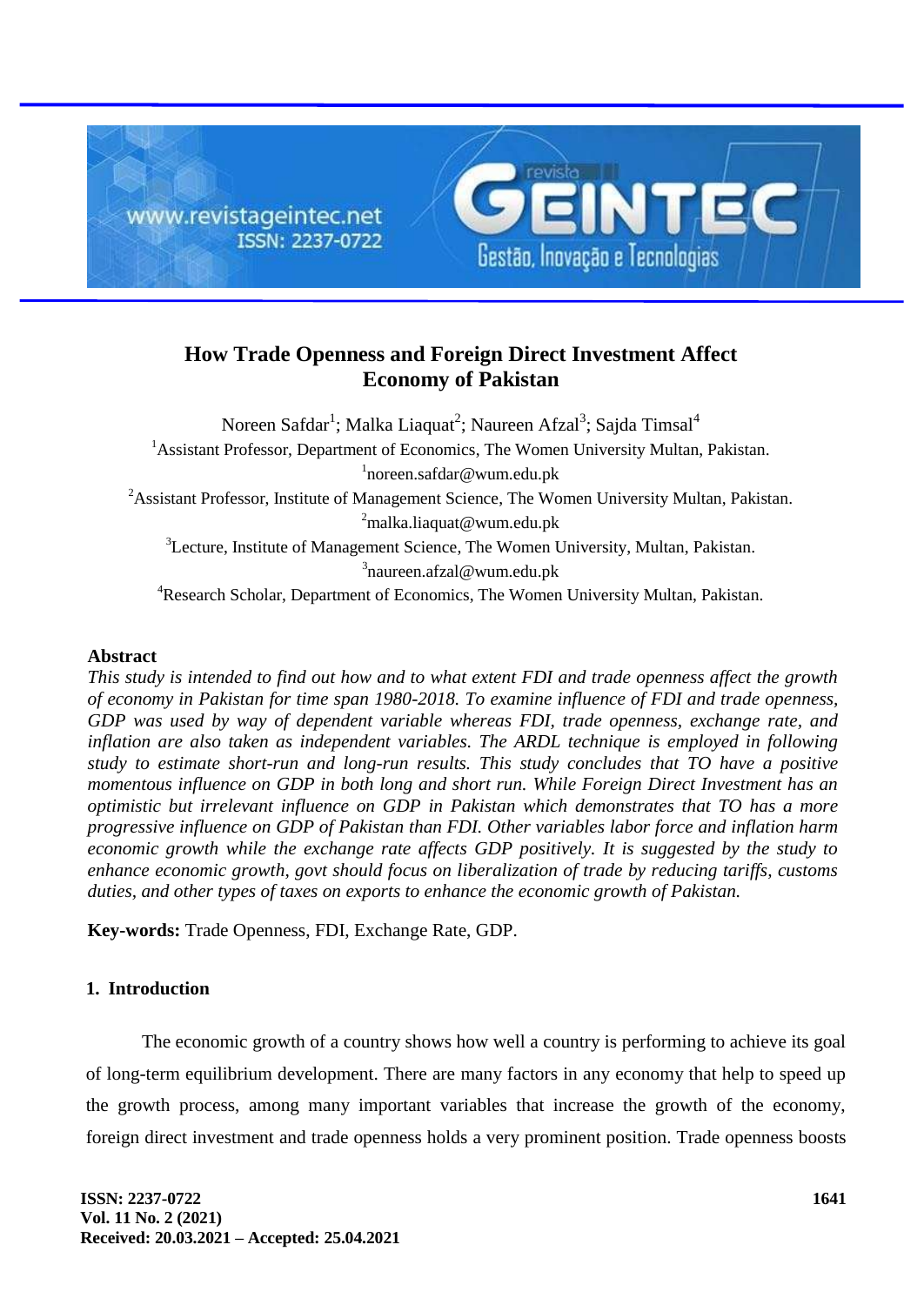the economy as it provides employment opportunities etc. Similarly, foreign direct investment is also a driving fuel for achieving higher economic growth rates. FDI brings capital into the host country and also increases production. This further increases employment and thus causing an upsurge in level of income of the people of country. FDI and TOP both have been found to have an optimistic effect on economy's growth rate by many previous studies. FDI and top also correlate with each other. Increase FDI increases top opportunities and increased top in return attracts more FDI. Thus, both the variables also boost each other up. When both of these variables are acting together and are being utilized correctly, they increase the growth level.

Trade is considered to be a motivational negotiator for the economic growth. Liberalization of Trade has shown to have enormous advantages in the countries that liberalize trade. Trade liberalization enhances economic growth and development in a nation rather than hindering it, which happens in presence of trade restrictions. Trade liberalization has gained a lot of importance in global trade policies, since 1970, due to its immense benefits. It has been noticed, and proven as well, that with trade liberalization the GDP and economic growth and development of a country increase to a greater extent.

The past studies are evidence of the fact that with trade liberalization, the GDP increases. Thus there is an optimistic connection among growth of an economy and openness. When trade is liberalized the factors of production are utilized up to the maximum, the allocation of resources become efficient, the production increases, exports increase, access of people to different types and all types of goods and services takes place, demand increases, the employment opportunities rise, investment increases; not only domestic but foreign investment as well, more and more projects get financed, moreover, factors of production can move easily to any place where they find better opportunities for themselves and so on. Thus the benefits of trade liberalization are many to count.

Many studies highlighted the optimistic link amongst growth and trade openness. A study observed effect of trade liberalization and growth [Wacziarg and Welch (2003)]. A study displays that the consequence of trade liberalization is positive on import demand [Thomakos and Ulubasoglu (1980)]. Some studies also focus on influence of liberalization of trade on balance of trade of developing countries [Wu et al. (2010)]. Different studies have also analyzed the connection or relation between trade liberalization and GDP by using different variables such as external debt burden, remittances, poverty, output growth, exports, industrial growth, foreign direct investment, human capital, etc. [Zafar and Butt (2008), Siddiqui and Kemal (2002), Siddiqui and Iqbal (2005), Anwar, Shoukat and Hussain (2010), Iqbal, Shaikh and Shar (2010), Chauhdary, Malik and Faridi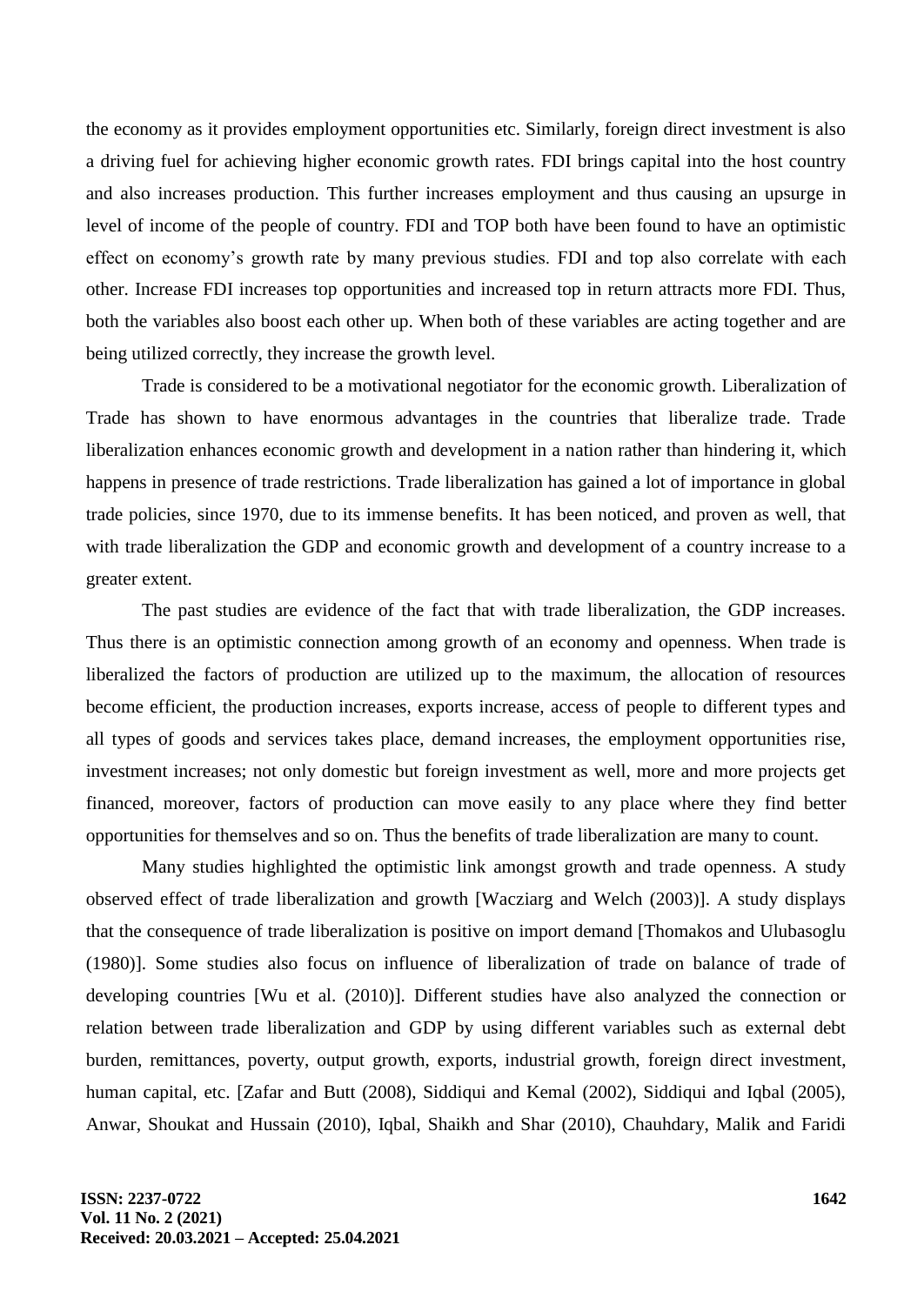(2010)]. Even through all different variables, all these studies suggest that there is a direct, optimistic, strong association amongst trade openness and growth of economy.

The present research inspects role of FDI and trade openness for the growth of economy of Pakistan for the time 1980-2018.

### **2. Literature Review**

Malik (2010) studied the influences of trade policies and economic reforms on the agriculture export performance of Pakistan. The period was 1960- 1990. Diversification, openness, world demand for agriculture products, world market potential and domestic supply side policy were variables that were studied. Methods of vector error correction and co-integration were applied. The study used Johansen"s VECM (vector error correction model). The inferences also indicated that there is an equilibrium or long-run connection amongst the actual value of diversification, competitiveness, openness, agricultural exports and world demand for agricultural goods. Thus, the effect of openness trade on the agriculture sector of Pakistan was found to be positive.

Chaudhry et al. (2010) inspected causality bond among growth, trade liberalization and human capital in Pakistan. The study utilized the data of the years 1972-2007. This study used several time series estimation econometrics such as co-integration analysis, error correction models and Granger causality test. The variables studied were human capital stock, population, secondary school enrolment, primary school enrolment, higher education enrolment, aggregate production, factor productivity, real capital stock, and trade openness. The study concluded that there is a positive affiliation among the growth of the economy and trade openness.

Iqbal et al. (2010) examined causality relation amongst Foreign Direct Investment, growth, and trade in Pakistan. The quarterly data from 1998- 2009 was taken. The research applied the integration and cointegration tests on their VAR model. The VECM causality test was also employed. The variables were: foreign direct investment, GDP, export, import. Results revealed there is an optimistic link among FDI, growth and trade.

Khan and Kalirajan (2011) studied consequence of trade charges on the exports of Pakistan. The study utilized the cross-section empirical data of Pakistan from the years 1999 and 2004. Variables included in the model were: population of the country, per capita GDP, distance between the exporting and importing country, tariff rate, and real exchange rate. OLS method was applied to calculate the model. Secondary data was used. the study found out a negative link between higher trade costs and export rate.;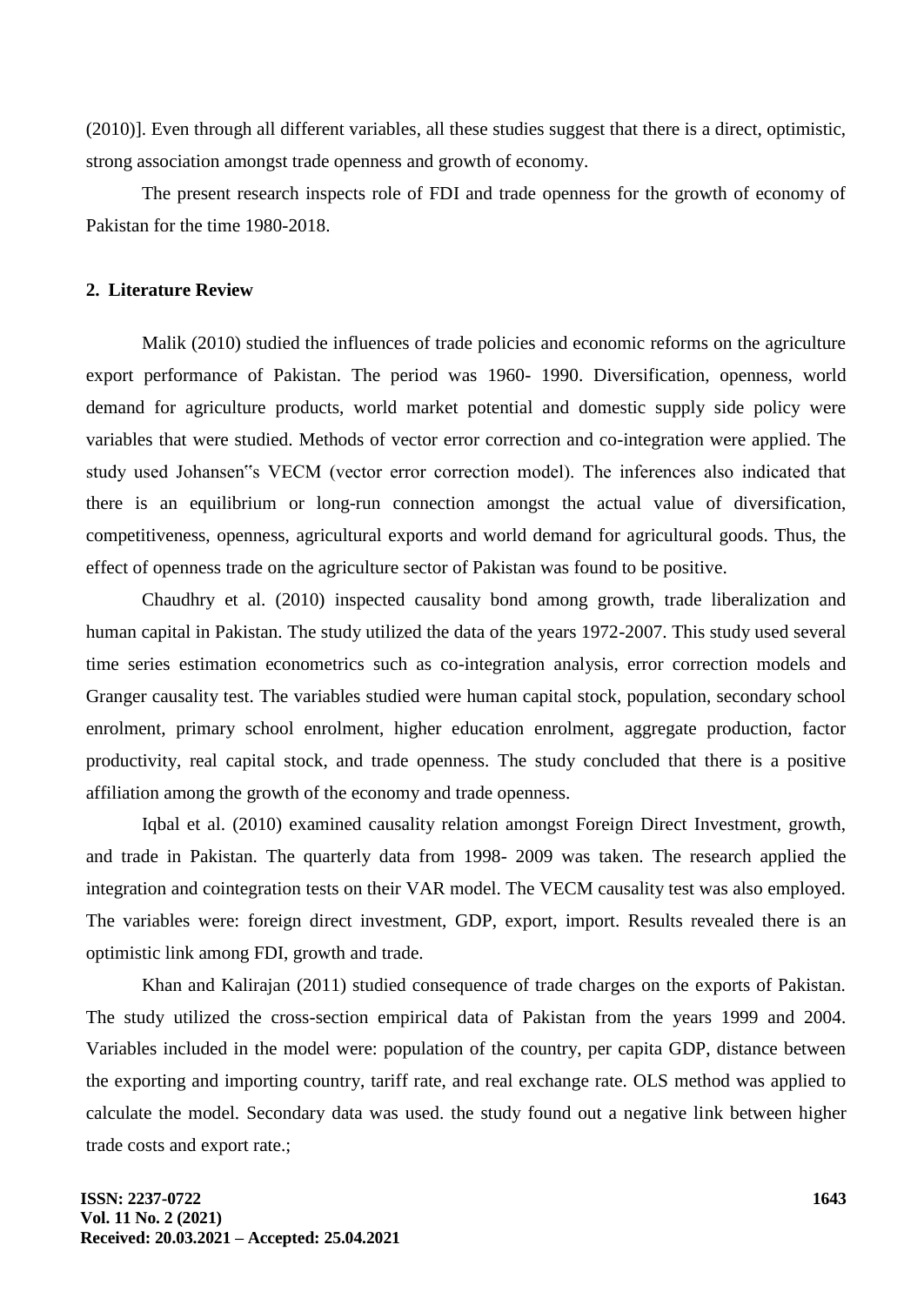Umer, F. (2014) deliberate effect of TO on growth of economy. This study collected data from 1960-2011 from Pakistan. The ARDL technique was utilized in the study. Gross Domestic Product was applied as a dependent variable and investment, human capital, trade restrictions, and trade volume were used as explanatory variables. The consequences displayed that TO acts as a motivator for an increase in economic growth as it increases employment opportunities etc.

Keho, Y. (2017) analyzed the impact that trade openness has on the growth of the Cote d'Ivoire economy. Data was collected from 1965-2014. Trade openness, capital, and labor were independent variables and GDP was dependent variable. The following article applied an autoregressive distributed lag model (ARDL). The results reveal that TO increased development of economy.

Ahmad et al. (2017) examined influence of trade openness on development of the economy. The data from Pakistan was collected from 1975-2014. GDP was a dependent variable although trade openness, exports, gross fixed capital formation, imports, and FDI were used others variables. The study used the Johansson cointegration approach. The results showed a positive effect of TO on economic growth.

Chandio et al. (2017) premeditated influence of financial development and trade openness on Pakistan's growth of economy. Data was composed from 1970-2014. The study applied ARDL methodology. Trade openness and national credit delivered through banking subdivision were applied as independent variables and Gross Domestic Product was applied as the dependent variable. The conclusion of following article exhibited that TO expands the development of Pakistan's economy.

Intisar et al. (2020) observed consequence of trade openness and human capital on growth of Asian economies. The study collected data from different regions of southern Asia and western Asia. The data was collected from 1985-2017. The study employed FMOLS and DOLS techniques. Total population, tertiary education, trade openness, urban population, foreign direct investment, and labor force participation rate were all used as independent variables. Gross Domestic Product per capita was applied as the dependent variable. The results indicated a noteworthy and optimistic relation of trade openness with GDP.

Malefane (2020) studied the effect that TO has on the growth of economy of Botswana. The study collected data from 1975-2014. Four diverse proxies of TO were applied in the study and other variables such as investment, government expenditure, inflation, and financial development were also used as independent variables. GDP appeared by means of a dependent variable. The study utilized ARDL methodology. The study concluded that TO have a positive and substantial influence on Gross Domestic Product.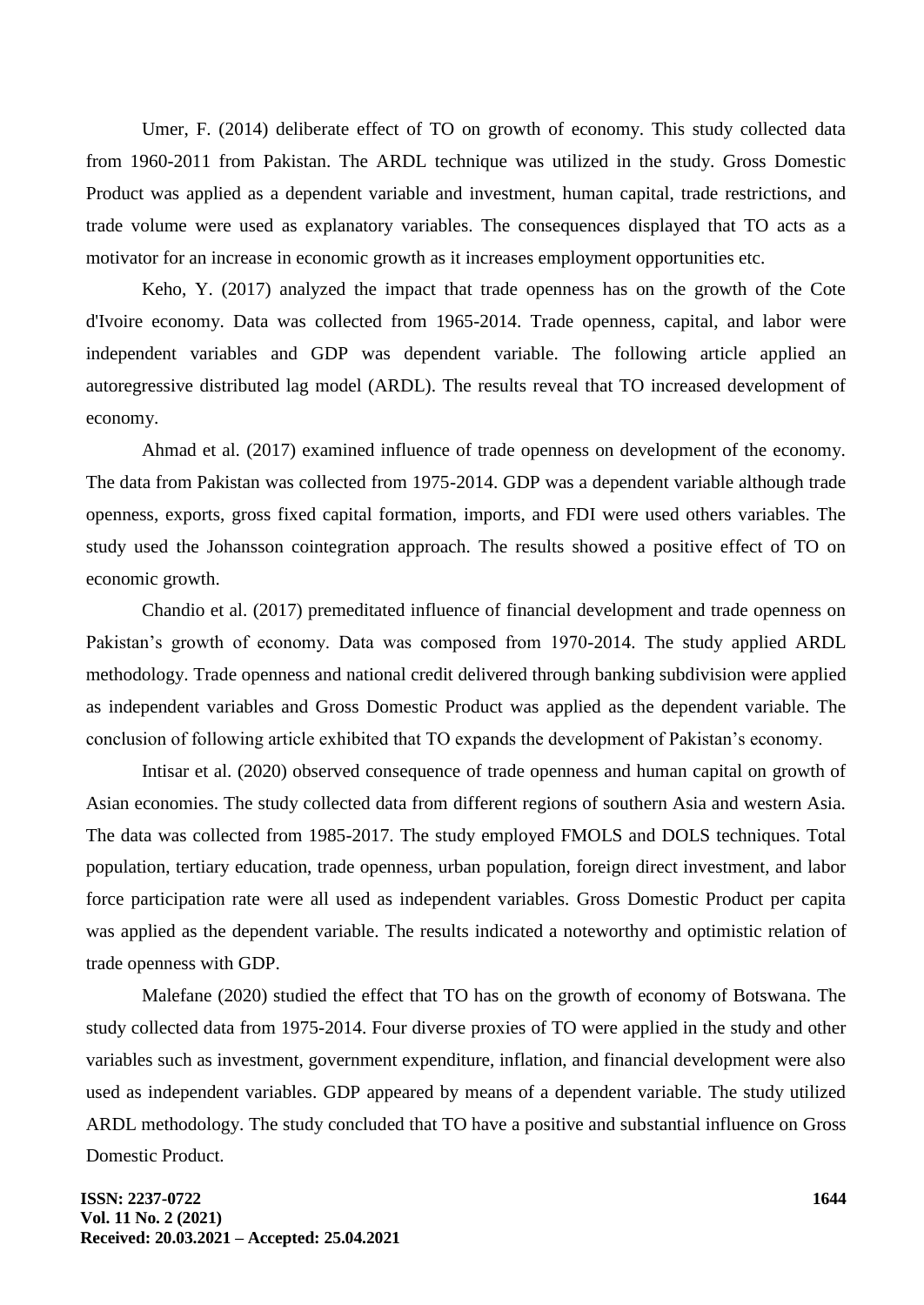Raghutla (2020) examined impact instigated by TO on development of selected emergent economies. The data for BRICS countries were collected from 1993-2016. GDP was applied alike a dependent variable although technological progress, inflation, trade openness, financial development, and labor force were applied by means of independent variables. The study used panel data methodology. The results depicted that TO increased growth of economy.

Dritsaki, M. and Dritsaki, C. (2020) studied the causal relationship between trade openness and economic growth. The study collected data from Baltic countries from 1990 to 2020. The study employed Dumitrescu and hurling non-causal granger tests. The findings revealed that there is bi-directional causality among growth of economy and trade openness.

Udeagha and ngepah (2020) study influence of TO on growth of economy in South Africa. Data was collected from 1960-2016. The study employed the NARDL approach. Capital labor ratio, human capital, trade openness, government expenditure, inflation, financial development, and health expenditures were applied alike independent variables although Gross Domestic Product was used as dependent variables. The consequences revealed that TO have optimistic and significant effects on development in short run but not in long run. Thus the study found asymmetrical short-run and long-run results.

Saleem et al. (2020) scrutinized dynamic causal connection among foreign direct investment, trade openness and growth. The data was collected for time of 1975-2016 for selected south Asian nations. The study applied the ARDL technique. The results depicted that trade openness increased the growth in the selected countries.

Alaam and Sumon (2020) studied the causal linkage amongst openness and growth. The data for fifteen Asian nations were placid from 1990-2017. GDP appeared by means of a dependent variable and FDI, TO and capital appeared alike independent variables. The study used FMOLS, panel cointegration techniques, panel causality and DOLS approaches. The consequences suggested that economic growth is positively and significantly affected by trade openness.

Aremo (2021) analyzed the consequence of openness and financial on development of nominated sub-Saharan African economies. For this purpose, data was collected from 1980-2017. The study applied different GMM and system GMM methodologies. The dependent variable was Gross Domestic Product. The independent variables were: financial openness, total enrolment, trade openness, gross capital formation, inflation and government expenditure. The consequences suggested that TO have an optimistic and momentous impact on progress of low-income economies while the influence of TO on development is mixed in situation of middle-income countries.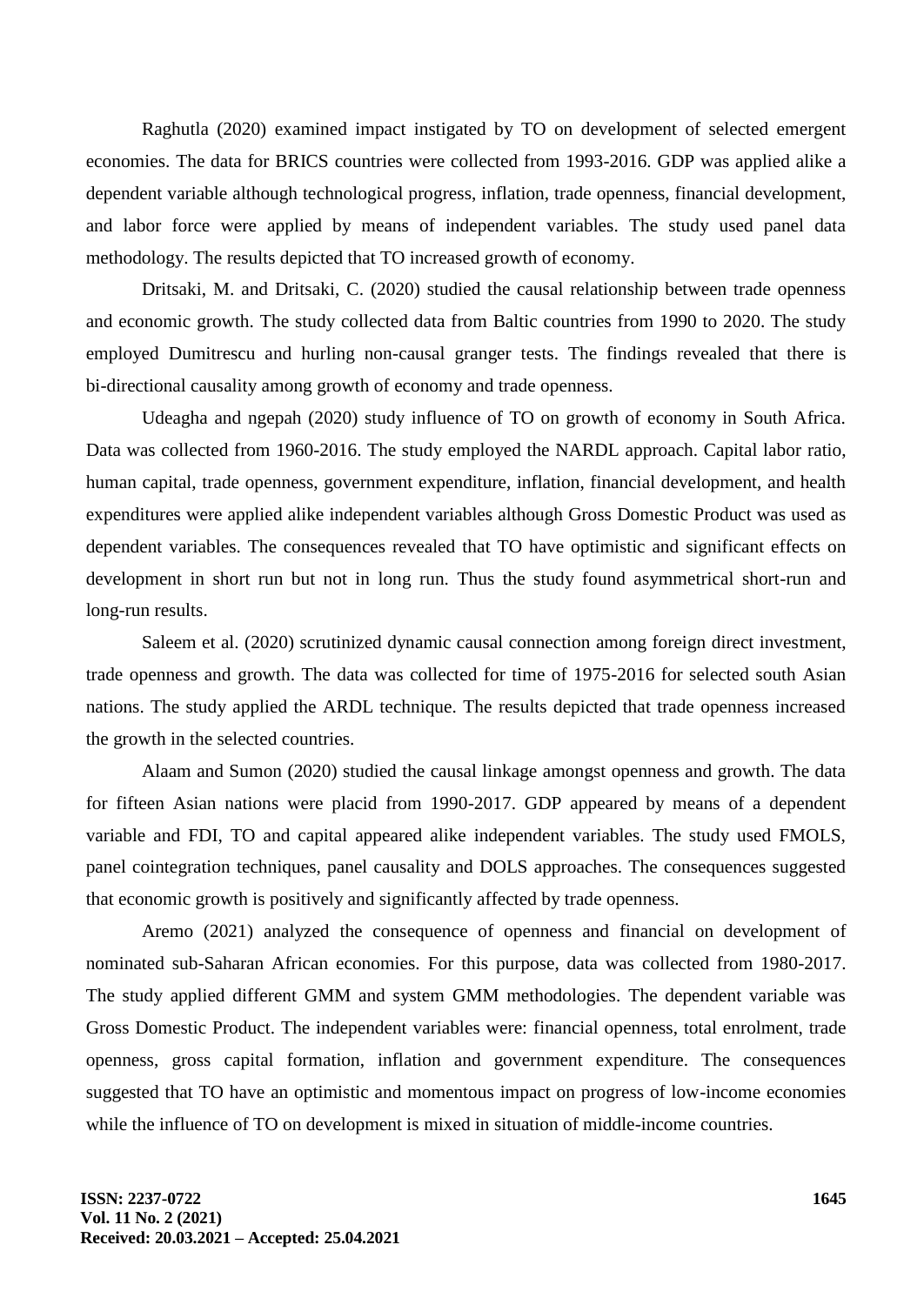#### **3. Data & Methodology**

This section describes variables are included in the study to observe out the influence of TO and FDI on the growth of economy of Pakistan. GDP is dependent variable, which is utilized by means of a substitution variable for growth of economy. The independent variable of study is foreign direct investment, trade openness, exchange rate, inflation and employed labor force.

### **A. Time Period**

The study utilizes time series data of Pakistan from the years 1980-2018.

### **B. Data Sources**

The data of all the variables are collected from world development indicators (WDI).

### **C. Model Specification**

To show the effect of TOP, INF, EXR, ELF and FDI on GDP, following equation is estimated:-

lnGDP =  $\alpha_0$  +  $\alpha_1$  lnTOP +  $\alpha_2$  lnFDI +  $\alpha_3$  lnINF +  $\alpha_4$  lnEXR +  $\alpha_5$  lnELF +  $\mu$  Here,

 $GDP =$  gross domestic product; the dependent variable.  $TOP =$  trade openness,

 $FDI = foreign direct investment, INF = inflation,$ 

 $EXR =$  exchange rate,

 $ELF =$  employed labor force

 $\alpha_0$  = intercept i.e. the impact of those variables which are known to the researcher.  $\alpha_1$ ,  $\alpha_2$ ,  $\alpha_3$ ,  $\alpha_4$ ,  $\alpha_5$  = the co-efficient of the slope.

 $Ln = log of the variables.$ 

 $\mu$  = impact of the factors unknown to the researcher

# **4. Results and Discussion**

The results of unit root test and ARDL approach are presented here.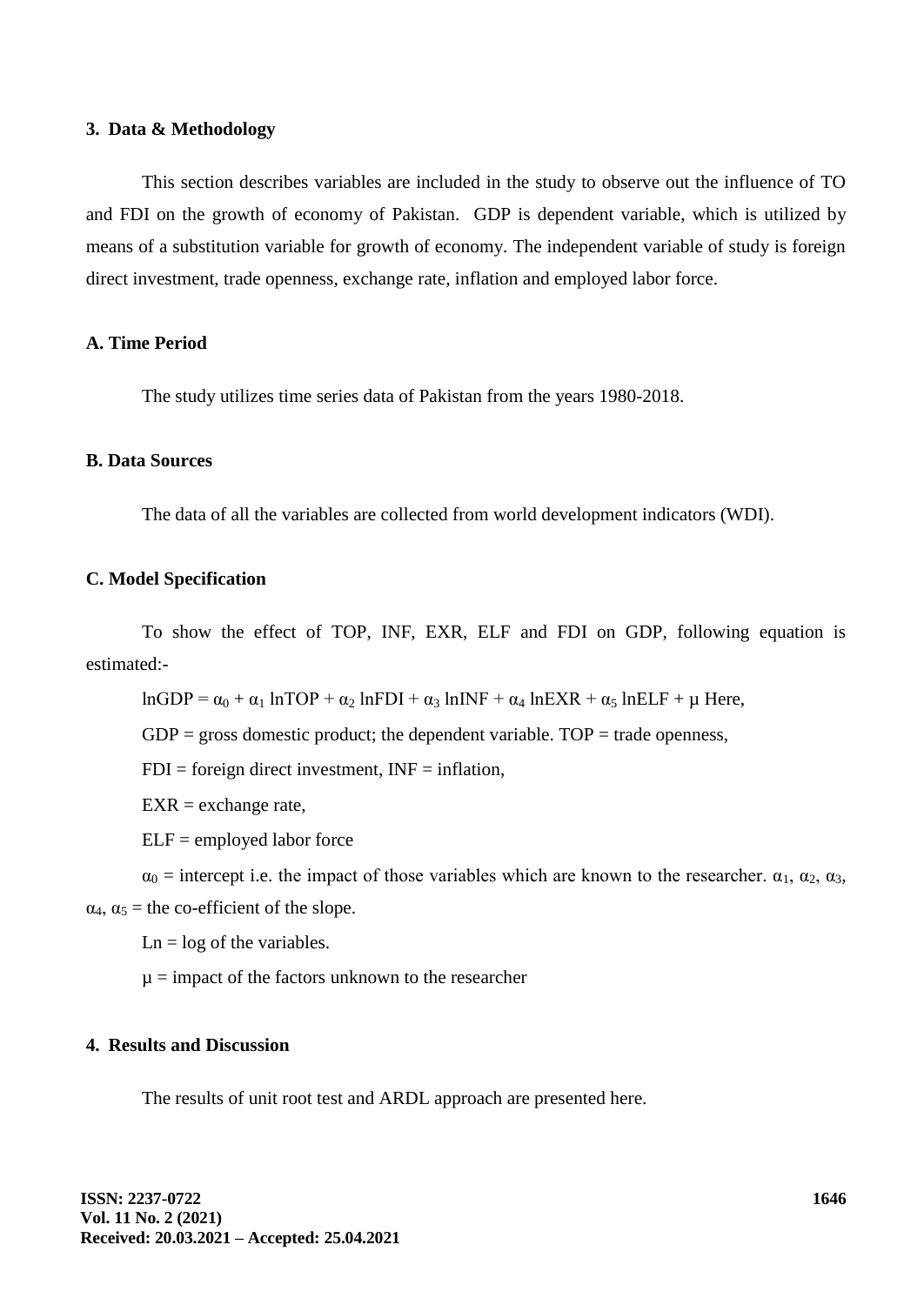# **A. Unit Root Test**

Time series data always has a trend whether increasing or decreasing. So first of all the stationarity of variables is tested. The ADF unit root assessment is applied to test order of integration. The ADF unit root experiment gave the following results:-

| <b>Variables</b> | <b>Level</b>     |                              | 1 <sup>st</sup> Difference |                              | <b>Result</b> |  |
|------------------|------------------|------------------------------|----------------------------|------------------------------|---------------|--|
|                  | <b>Intercept</b> | <b>Trend &amp; Intercept</b> | <b>Intercept</b>           | <b>Trend &amp; Intercept</b> |               |  |
| Log-GDP          | $-4.53213$       | $-5.040762$                  | $-8.78579$                 | $-8.658625$                  | I(0)          |  |
|                  | 0.0009           | 0.0013                       | 0.0000                     | 0.0000                       |               |  |
| Log-TOP          | $-6.06021$       | $-5.970435$                  | $-9.70101$                 | -9.548874                    | I(0)          |  |
|                  | 0.0000           | 0.0001                       | 0.0000                     | 0.0000                       |               |  |
| Log-ELF          | $-0.50677$       | $-2.232189$                  | $-4.03243$                 | $-3.974073$                  | I(1)          |  |
|                  | 0.8778           | 0.4576                       | 0.0037                     | 0.0194                       |               |  |
| Log-EXR          | $-2.11892$       | 0.164387                     | $-4.43416$                 | $-6.401510$                  |               |  |
|                  | 0.2388           | 0.9967                       | 0.0012                     | 0.0000                       | I(1)          |  |
| Log-FDI          | $-1.98087$       | $-1.414742$                  | $-5.58370$                 | $-5.966545$                  | I(1)          |  |
|                  | 0.2935           | 0.8389                       | 0.0001                     | 0.0001                       |               |  |
| Log-INF          | $-4.22931$       | $-1.995526$                  | $-5.33442$                 | $-5.235759$                  | I(0)          |  |
|                  | 0.0026           | 0.5834                       | 0.0001                     | 0.0008                       |               |  |

Source: estimated by author using E-views 9.

The results have mixed level of stationarity of variables so it means ARDL technique is appropriate to apply.

# **B. ARDL Estimates of the Model**

ARDL is applied to find out the effect of TOP on GDP. But the first step is to find whether there occurs or not long-run relation amongst all variables. This is done with the bound testing.

| Table 2- Bound Testing       |                 |          |  |  |  |  |  |
|------------------------------|-----------------|----------|--|--|--|--|--|
| <b>Test Statistic</b>        | Value           | k        |  |  |  |  |  |
| <b>F</b> -statistic          | 6.368673        | 5        |  |  |  |  |  |
| <b>Critical Value Bounds</b> |                 |          |  |  |  |  |  |
| <b>Significance</b>          | <b>I0 Bound</b> | I1 Bound |  |  |  |  |  |
| 10%                          | 2.26            | 3.35     |  |  |  |  |  |
| 5%                           | 2.62.           | 3.79     |  |  |  |  |  |

*Source: estimated by the author using E-views 9.*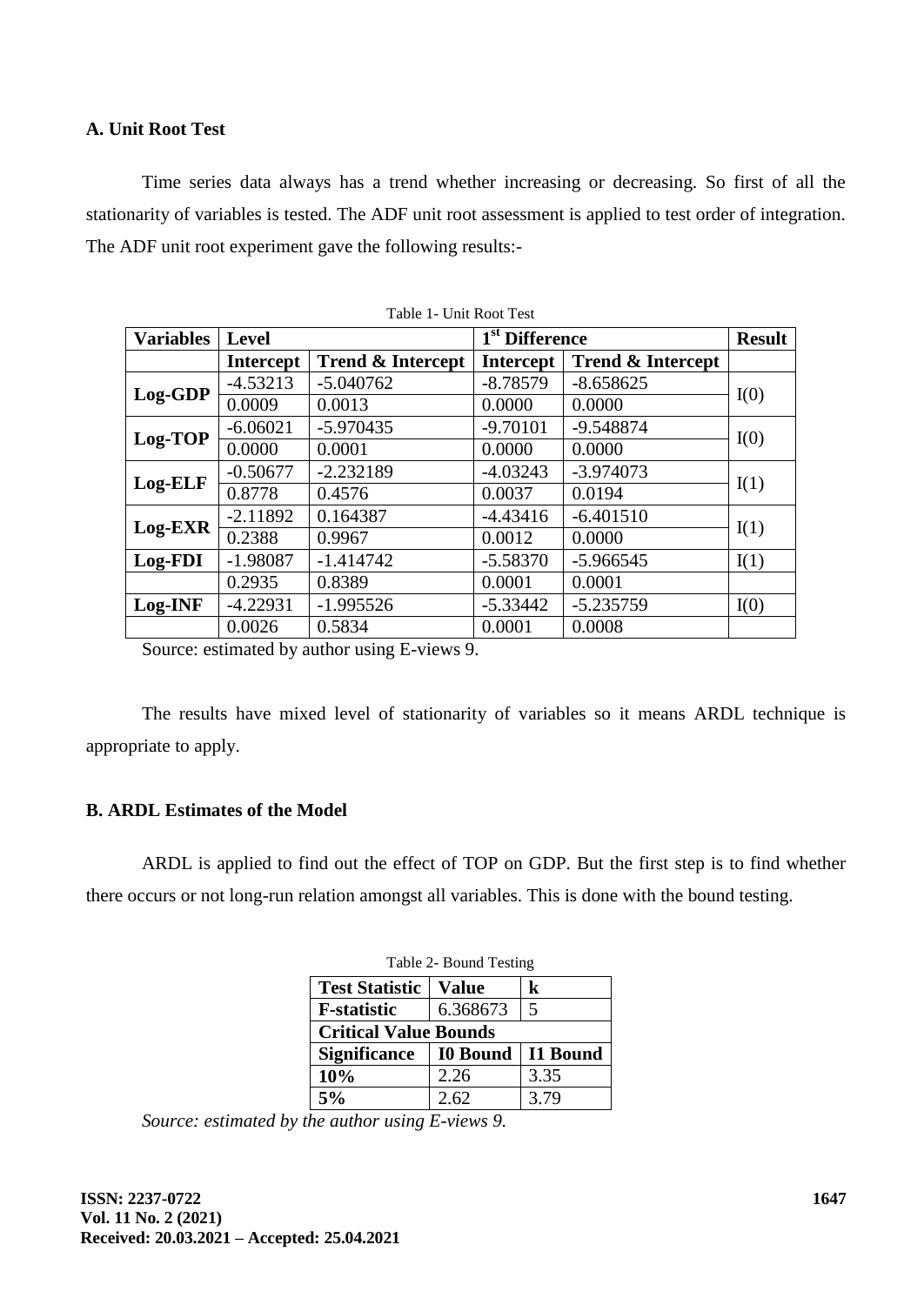# **Short-run and Long-run Results through ARDL**

The short-run and the long-run estimates are given in the table below:-

| <b>Long Run Coefficients</b>                                        |                    |                   |             |        |  |  |  |  |
|---------------------------------------------------------------------|--------------------|-------------------|-------------|--------|--|--|--|--|
| Variable                                                            | <b>Coefficient</b> | <b>Std. Error</b> | t-Statistic | Prob.  |  |  |  |  |
| <b>LOG TOP</b>                                                      | 0.290573           | 0.135139          | 2.150184    | 0.0418 |  |  |  |  |
| <b>LOG ELF</b>                                                      | $-0.843946$        | 0.433214          | $-1.948106$ | 0.0632 |  |  |  |  |
| <b>LOG EXR</b>                                                      | 1.826605           | 0.922973          | 1.979046    | 0.0594 |  |  |  |  |
| <b>LOG FDI</b>                                                      | 0.303989           | 0.202535          | 1.500922    | 0.1464 |  |  |  |  |
| <b>LOG INF</b>                                                      | $-0.761923$        | 0.297126          | $-2.564311$ | 0.0170 |  |  |  |  |
| $\mathbf C$                                                         | -5.668688          | 5.245496          | $-1.080677$ | 0.2906 |  |  |  |  |
| <b>Short Run Coefficients</b>                                       |                    |                   |             |        |  |  |  |  |
| <b>Variable</b>                                                     | <b>Coefficient</b> | <b>Std. Error</b> | t-Statistic | Prob.  |  |  |  |  |
| D(LOG TOP)                                                          | 0.264470           | 0.107246          | 2.466011    | 0.0212 |  |  |  |  |
| D(LOG ELF)                                                          | $-0.768132$        | 0.387475          | $-1.982402$ | 0.0590 |  |  |  |  |
| D(LOG EXR)                                                          | 1.824385           | 1.943033          | 0.938936    | 0.3571 |  |  |  |  |
| $D(LOG\_EXR(-1))$                                                   | 4.880703           | 1.878932          | 2.597594    | 0.0158 |  |  |  |  |
| D(LOG FDI)                                                          | 0.276681           | 0.184741          | 1.497665    | 0.1473 |  |  |  |  |
| D(LOG_INF)                                                          | 0.487871           | 0.246709          | 1.977512    | 0.0596 |  |  |  |  |
| $CointEq(-1)$                                                       | $-0.910166$        | 0.154866          | -5.877137   | 0.0000 |  |  |  |  |
| Cointeq = $LOG_GDP - (0.2906 * LOG_TOP - 0.8439 * LOG_ELF + 1.8266$ |                    |                   |             |        |  |  |  |  |
| *LOG EXR + $0.3040*$ LOG FDI -0.7619*LOG INF -5.6687)               |                    |                   |             |        |  |  |  |  |

Table 3- ARDL Short-run and Long-run Results

As GDP is used as a dependent variable and TOP, FDI, ELF, EXR, and INF are used as independent variables. The table displays that regression coefficient of trade openness is 0.290573 and it has a positive sign; this means TOP has a optimistic influence on GDP and with a one percent upsurge in TOP, GDP increases by 0.290. Our findings are consistent with many studies. [Umer, F. (2014), Chandio et al. (2017), Raghutla (2020].

The coefficient of ELF is -0.844 which depicts that GDP and ELF are inversely related. With a one percent increase in ELF, GDP falls by 0.843946. The growth of GDP of any country gets negatively affected by increment in ELF when there is disguised unemployment when bad job matching exists when only a few people benefit from higher wages and it increases the gap between poor and rich; moreover, high job security also happens to affect GDP negatively. Some studies also depict a negative impact of female employment on GDP in developing countries. Thus the study shows a negative correlation of ELF with GDP in long run. [Dehghani et al. (2015), Heckman and Pages (2000), Shahid (2014)].

*Source: estimated by the author using E-views 9.*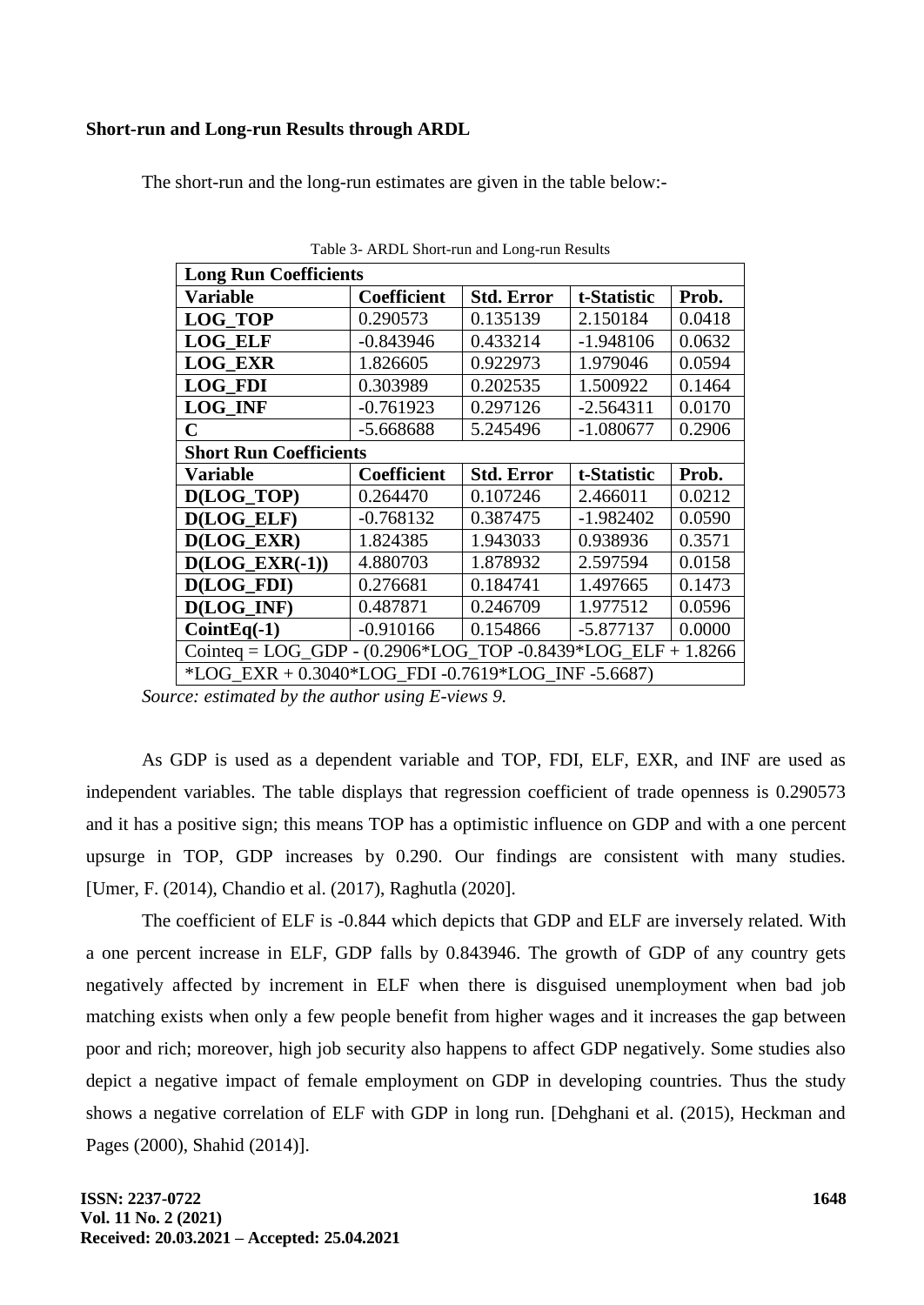EXR has a coefficient of 1.826 and with a positive sign, it is clear that EXR has an optimistic influence on Gross Domestic Product. With a one percent rise in EXR the GDP increases by 1.826605 percent. It has been proven in the case of Pakistan, especially, that a higher exchange rate helps in earning more foreign reserves which benefit the country and raises GDP. [Jilani et al. (2010), Razin and Collins (1997), Rodrik (2008)].

INF has a regression coefficient of -0.761923 which, having a negative sign, shows that a one percent rise in inflation makes the GDP fall by 0.761923 or 76%; it has a negative relationship with GDP. Several studies have proven that inflation above a threshold level is dangerous for an economy and in the case of Pakistan same thing was observed. [Hussain and Malik (2011)].

It can also be observed from the table that Foreign Direct Investment has no significant influence on GDP of Pakistan in long run. After crises of 2008, the FDI did not benefit Pakistan so much. Those who do invest in Pakistan, take their investments back after that they have earned profits; so the profit and investment go back to foreign countries. So it does not have a significant impact in Pakistan according to this study.

The table illustrates that in short run TOP, ELF and INF have a momentous influence on Gross Domestic Product. FDI is insignificant in short run as well. The EXR is also insignificant but the one lag of EXR is significant in the short run. The software has taken a single lag of EXR and it has not taken any lag of any other variable.

A look at the error correction term in short run gives clue of whether there is a long-run association or not. If value of co-integration equation is negative and significant, then there is the occurrence of a long-run association. Both these conditions are satisfied in our co-integration equation thus this proves there is a long-run association.

### **5. Stability Test**

The stability of estimated model can be checked by using CUSUM experiment and CUSUM Squares assessment.

### **A. CUSUM Test**

The following diagram shows the CUSUM assessment:-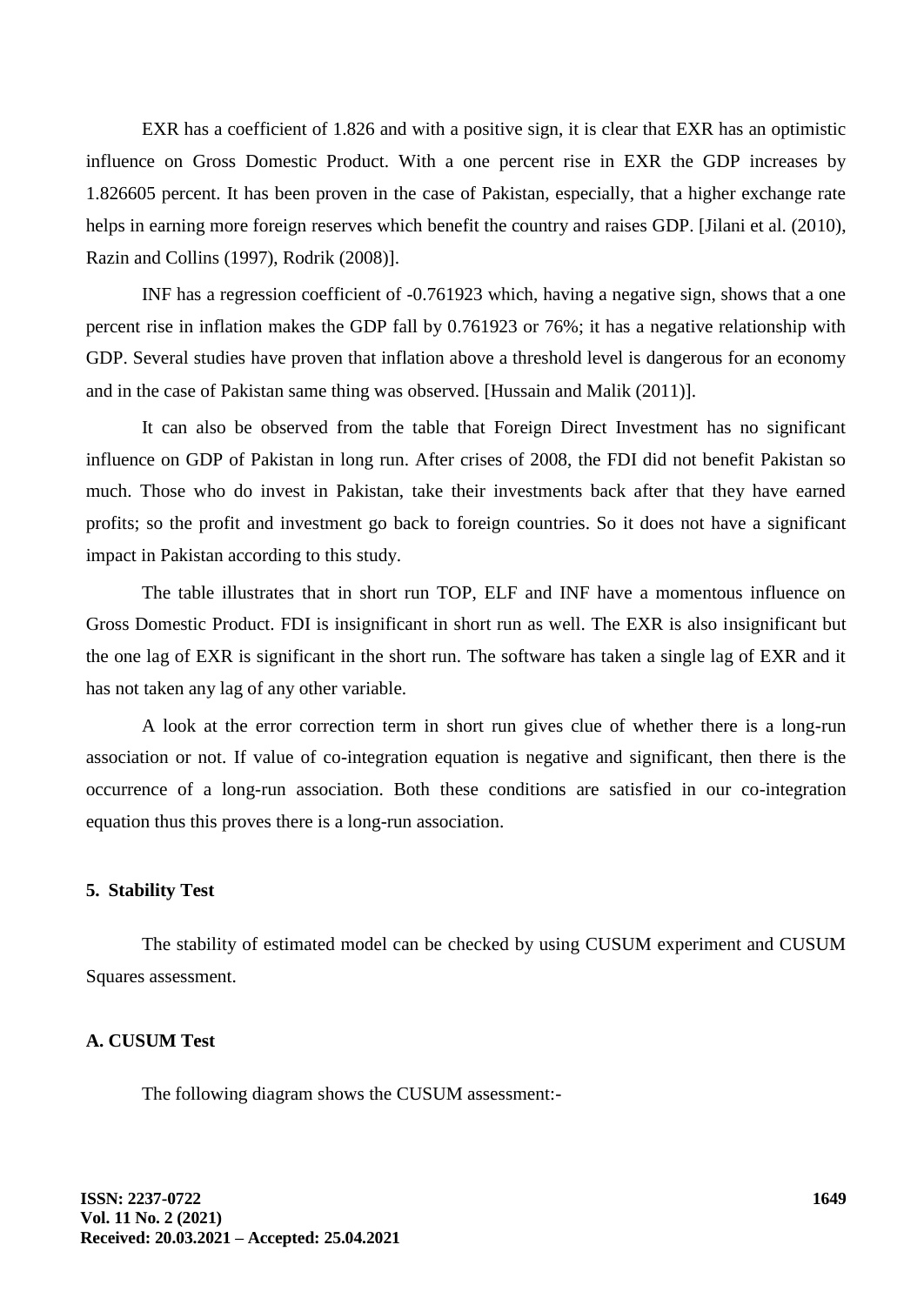

*Source: estimated by author using E-views 9.*

As shown by the diagram, the blue line of CUSUM statistics lays between the critical limits of red lines at 5% significance, so our data and model is stable.

## **B. CUSUM Squares Test**

Following diagram shows the CUSUM Squares test: -



*Source: estimated by author using E-views 9.*

In the diagram it is clear that Blue line exists among critical Red lines at 5% significance, hence the model is stable.

**ISSN: 2237-0722 Vol. 11 No. 2 (2021) Received: 20.03.2021 – Accepted: 25.04.2021**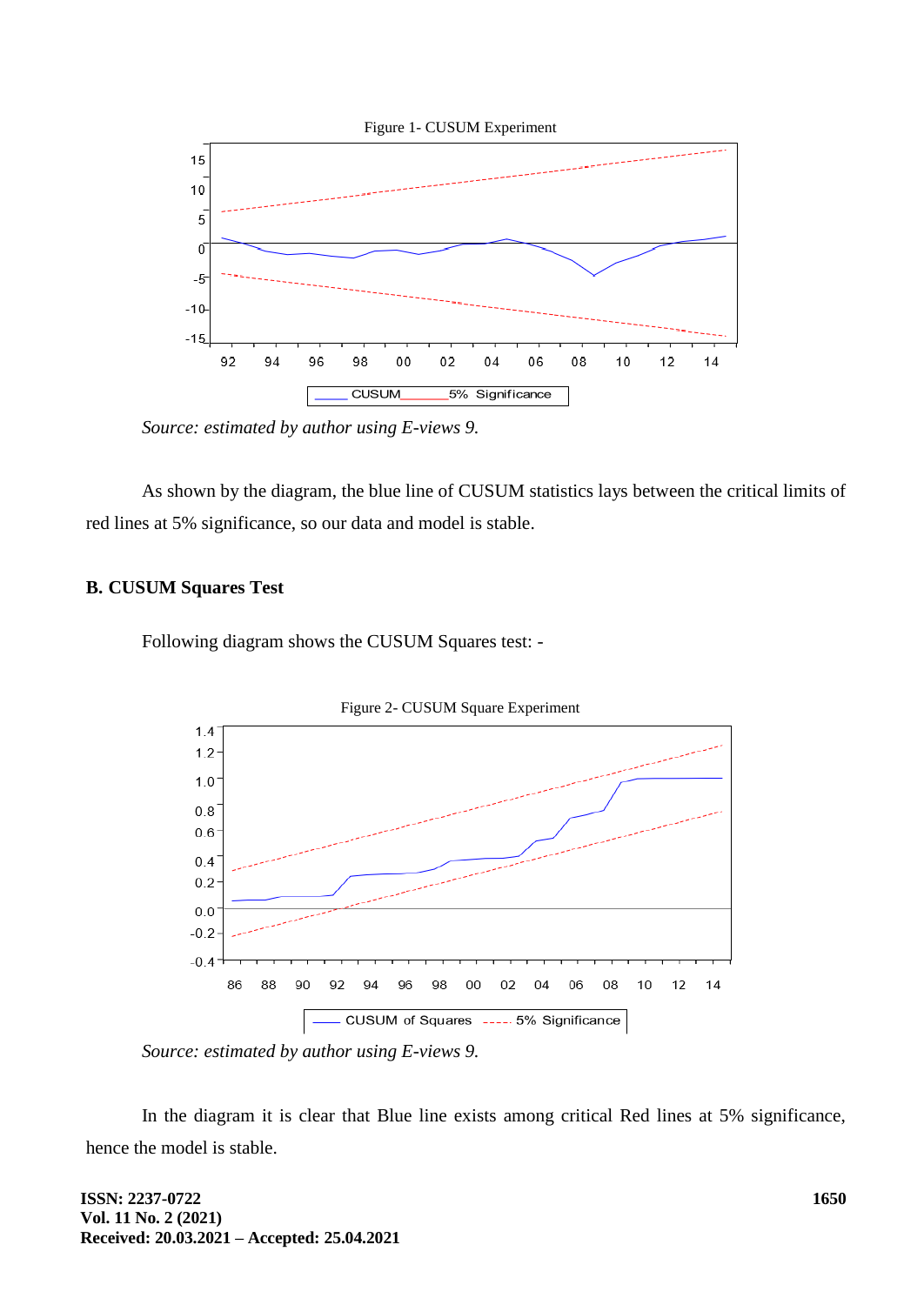### **6. Conclusion and Policy Suggestions**

This study is aimed at finding out how and to what extent FDI and trade openness affect the growth of economy in Pakistan. To examine influence of FDI and trade openness, GDP was applied by means of dependent variable whereas trade openness, FDI, exchange rate, and inflation are also taken as independent variables.

The ARDL technique is employed in following study. The short-run and long-run results are obtained and explained. The study concludes that TO have a positive momentous influence on GDP in both long and short run. While FDI has a positive but insignificant impact on GDP in Pakistan which displays that TO has a more progressive influence on GDP of Pakistan than FDI. Other variables labor force and inflation harm economic growth while the exchange rate affects GDP positively.

Established on outcomes of study, subsequent suggestions can be given regarding policy formulation: -

- The Govt and policymakers should focus on liberalization of trade by reducing tariffs, customs duties, and other types of taxes on exports to enhance the economic growth of Pakistan.
- As the study highlights that labor force harms GDP because there is surplus labor in Pakistan. The govt should make expenditure on the training of labor to make them effective in this way growth can be increased.
- Such policies should be formulated regarding the foreign direct investment that it should use for productive purposes which further increases economic opportunities. Economic stability should be obtained so that people do not hesitate while investing in or trading with Pakistan.

# **References**

Adhikary, B.K. (2011). FDI, trade openness, capital formation, and economic growth in Bangladesh: a linkage analysis. *International Journal of Business and Management, 6*(1), 16-28.

Ahmad, R., Raza, K., & Saher, S. (2017). Impact of Trade Openness on Economic Growth: A Case Study of Pakistan. *Review of Economics and Development Studies, 3*(1), 57-68.

Alam, K.J., & Sumon, K.K. (2020). Causal relationship between trade openness and economic growth: a panel data analysis of Asian countries. *International Journal of Economics and Financial Issues, 10*(1), 118-126.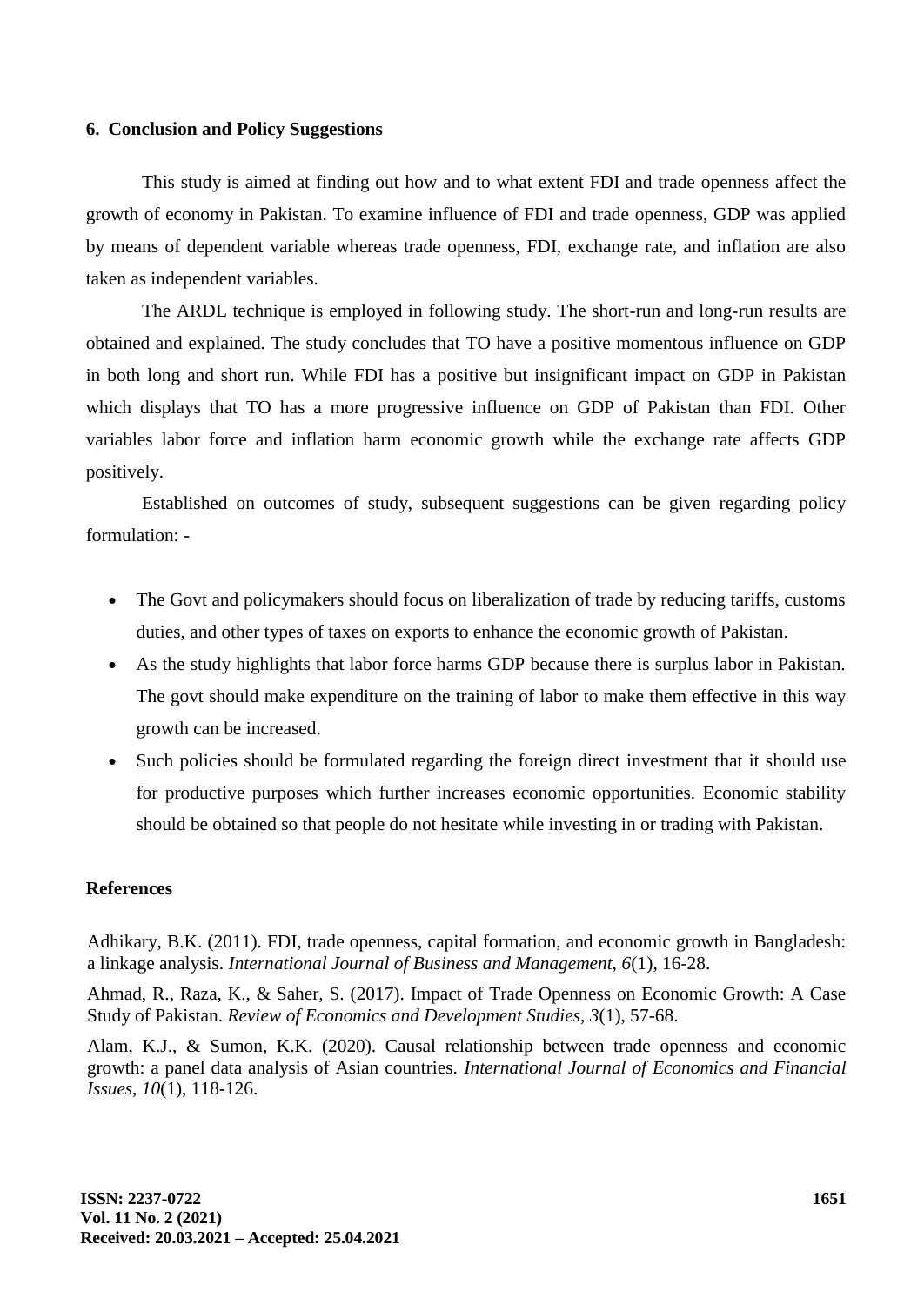Amna Intisar, R., Yaseen, M.R., Kousar, R., Usman, M., & Makhdum, M.S.A. (2020). Impact of trade openness and human capital on economic growth: a comparative investigation of Asian countries. *Sustainability, 12*(7), 2930.

Atif, R.M., Jadoon, A., Zaman, K., Ismail, A., & Seemab, R. (2010). Trade liberalization, financial development and economic growth: Evidence from Pakistan (1980–2009). *Journal of International Academic Research*, *10*(2), 30-37.

Chandio, A.A., Rehman, A., Jiang, Y., & Joyo, M.A. (2017). Financial development, trade openness and economic growth in Pakistan: A granger causality approach. *International Journal of Advanced and Applied Sciences, 4*(4), 73-80.

Chaudhry, I.S., Malik, A., & Faridi, M.Z. (2010). Exploring the causality relationship between trade liberalization, human capital and economic growth: Empirical evidence from Pakistan. *Journal of Economics and International Finance*, 2(9), 175-182.

Dritsaki, M., & Dritsaki, C. (2020). Trade Openness and Economic Growth: A Panel Data Analysis of Baltic Countries. *Asian Economic and Financial Review, 10*(3), 313.

Gabriel, A.A., & David, A.O. (2021). Effect of Trade Openness and Financial Openness on Economic Growth in Sub-Saharan African Countries. *African Journal of Economic Review, 9*(1), 109-130.

Hossain, M.A., & Alauddin, M. (2005). Trade liberalization in Bangladesh: the process and its impact on macro variables particularly export expansion. *The Journal of Developing Areas*, *39*(1), 127-150.

Iqbal, M.S., Shaikh, F.M., & Shar, A. H. (2010). Causality relationship between foreign direct investment, trade and economic growth in Pakistan. *Asian Social Science*, *6*(9), 82-89.

Keho, Y. (2017). The impact of trade openness on economic growth: The case of Cote d'Ivoire. *Cogent Economics & Finance, 5*(1), 1332820.

Keller, W., & Yeaple, S. R. (2009). Multinational enterprises, international trade, and productivity growth: firm-level evidence from the United States. *The Review of Economics and Statistics*, *91*(4), 821-831.

Khan, I.U., & Kalirajan, K. (2011). The impact of trade costs on exports: an empirical modelling. *Economic Modelling*, *28*(3), 1341-1347

Malefane, M.R. (2020). Trade openness and economic growth in Botswana: Evidence from cointegration and error-correction modelling. *Cogent Economics & Finance, 8*(1), 1783878.

Malik, N. (2010). Pakistan agricultural export performance in the light of trade liberalization and economic reforms. *World Journal of Agricultural Sciences*, *6*(1), 29-38.

Raghutla, C. (2020). The effect of trade openness on economic growth: Some empirical evidence from emerging market economies. *Journal of Public Affairs, 20*(3), e2081.

Saleem, H., & Shabbir, M.S. (2020). The short-run and long-run dynamics among FDI, trade openness and economic growth: using a bootstrap ARDL test for co-integration in selected South Asian countries. *South Asian Journal of Business Studies.*

Shahbaz, M. (2012). Does trade openness affect long run growth? Cointegration, causality and forecast error variance decomposition tests for Pakistan. *Economic Modelling*, *29*(6), 2325-2339.

Topalova, P., & Khandelwal, A. (2011). Trade liberalization and firm productivity: The case of India. *Review of economics and statistics*, *93*(3), 995- 1009.